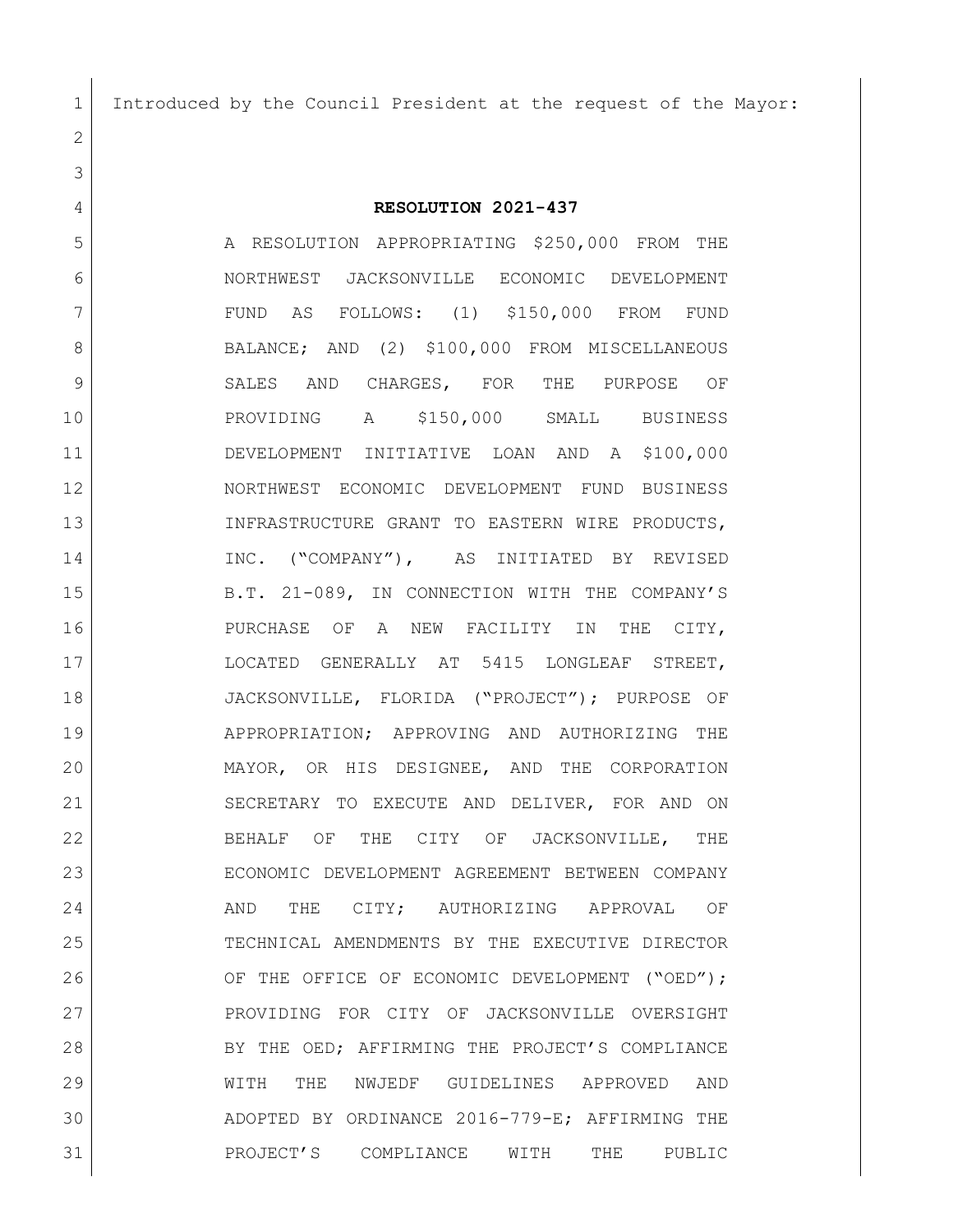INVESTMENT POLICY ADOPTED BY ORDINANCE 2016- 2 382-E, AS AMENDED; REQUESTING TWO READING 3 PASSAGE PURSUANT TO COUNCIL RULE 3.305; 4 PROVIDING AN EFFECTIVE DATE.

 **WHEREAS**, Eastern Wire Products, Inc. (the "Company") has committed to create 10 permanent full-time equivalent new jobs in Jacksonville with an average salary, exclusive of benefits, of \$32,500 within 36 months of disbursement of the Northwest Jacksonville Business Infrastructure Grant ("BIG Grant"), and cause private capital investment in the estimated amount of \$4,461,905, as further described in the Project Summary attached hereto as **Exhibit 1**; and

 **WHEREAS**, for the reasons more fully described in the Project Summary, the \$150,000 Northwest Jacksonville Small Business Development Initiative Loan ("SBDI Loan") and \$100,000 Northwest Jacksonville Business Infrastructure Grant ("BIG Grant") in such 18 | amounts serves a paramount public purpose; and

 **WHEREAS**, the City's Office of Economic Development ("OED") has reviewed the application submitted by the Company for community development, and, together with representatives of the City, negotiated the Economic Development Agreement and, based upon the 23 contents of the Economic Development Agreement, has determined the Economic Development Agreement and the uses contemplated therein to be in the public interest, and has determined that the public actions and financial assistance contemplated in the Economic Development Agreement take into account and give consideration to the long-term public interests and public interest benefits to be 29 achieved by the City; and

 **WHEREAS**, the Company has requested the City to enter into an 31 | Economic Development Agreement; now therefore,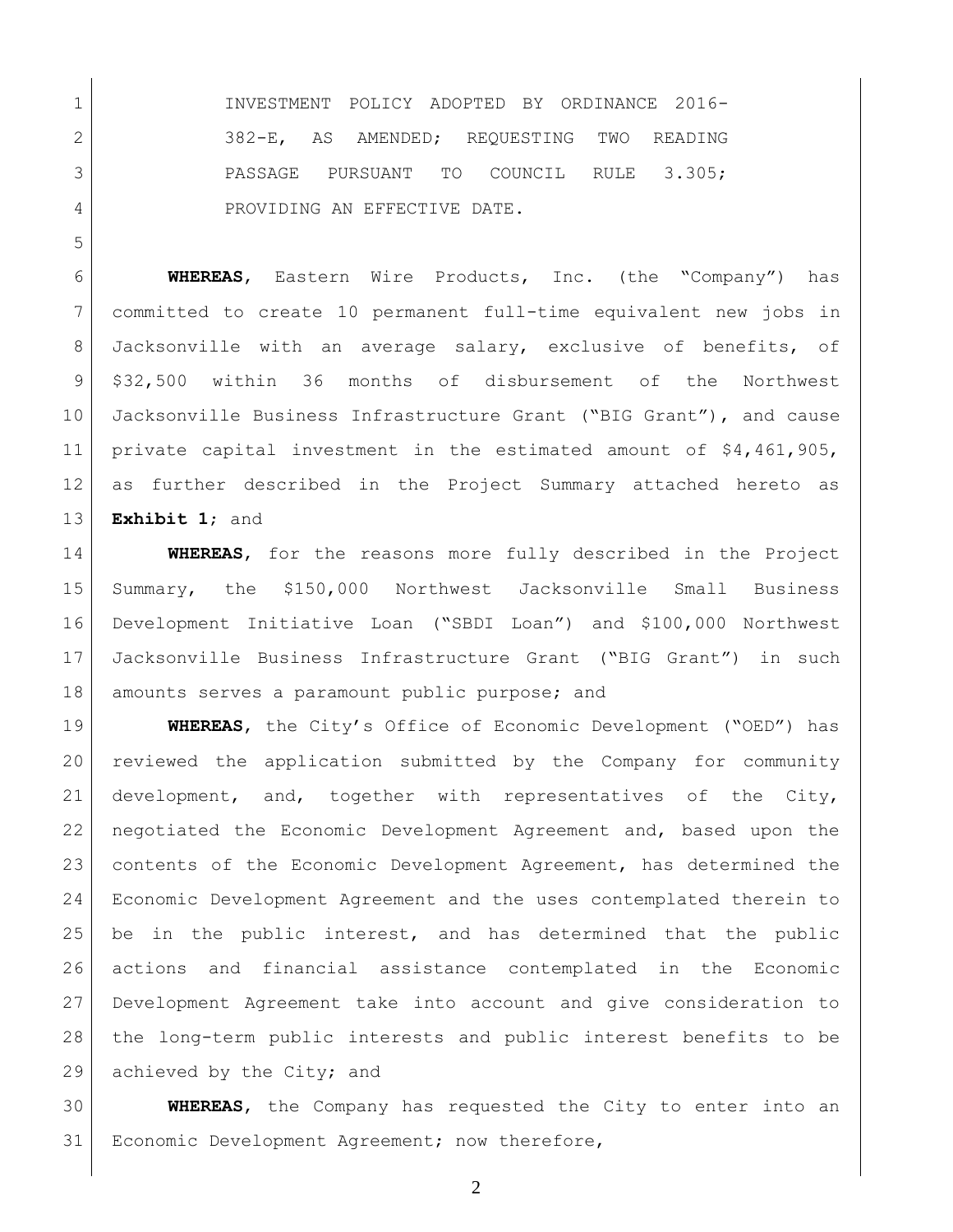**BE IT RESOLVED** by the Council of the City of Jacksonville: **Section 1. Findings**. It is hereby ascertained, determined, 3 found and declared as follows:

4 (a) The recitals set forth herein are true and correct.

 (b) The location of the Company's Project in Jacksonville, Florida, is more particularly described in the Economic Development Agreement. The Project will promote and further the public and 8 municipal purposes of the City.

9 (c) Enhancement of the City's tax base and revenues, are matters of State and City policy and State and City concern in order that the State and its counties and municipalities, including the City, shall not continue to be endangered by unemployment, underemployment, economic recession, poverty, crime and disease, and consume an excessive proportion of the State and City revenues because of the extra services required for police, fire, accident, health care, elderly care, charity care, hospitalization, public housing and housing assistance, and other forms of public 18 protection, services and facilities.

 (d) The provision of the City's assistance as identified in the Economic Development Agreement is necessary and appropriate to make the Project feasible; and the City's assistance is reasonable and not excessive, taking into account the needs of the Company to make the Project economically and financially feasible, and the extent of the public benefits expected to be derived from the Project, and taking into account all other forms of assistance available.

 (e) The Company is qualified to carry out and complete the construction and equipping of the Project, in accordance with the Economic Development Agreement.

 (f) The authorizations provided by this Resolution are for public uses and purposes for which the City may use its powers as a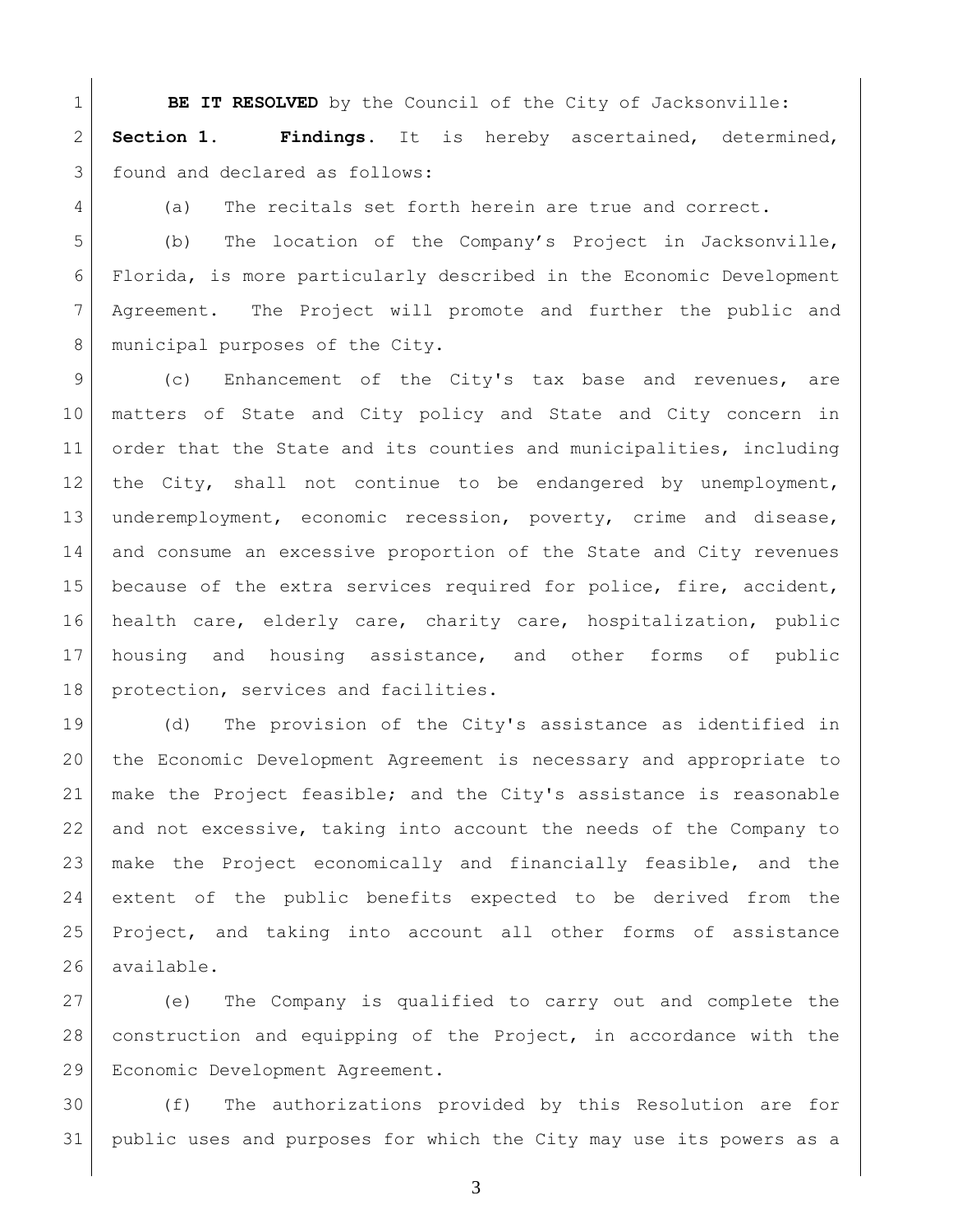1 county, municipality and as a political subdivision of the State of 2 Florida and may expend public funds, and the necessity in the 3 public interest for the provisions herein enacted is hereby declared as a matter of legislative determination.

 (g) This Resolution is adopted pursuant to the provisions of Chapters 163, 166 and 125, Florida Statutes, as amended, the City's Charter, and other applicable provisions of law.

8 | **Section 2. Appropriation.** For the 2020-2021 fiscal year, within the City's budget, there are hereby appropriated the indicated sum(s) from the account(s) listed in subsection (a) to 11 the account(s) listed in subsection (b):

 (B.T. 21-089, attached hereto as **Exhibit 2** and incorporated herein 13 by this reference):

(a) Appropriated from:

15 See B.T. 21-089 \$250,000

- 16 (b) Appropriated to: 17 See B.T. 21-089 \$250,000
	-

(c) **Explanation of Appropriation**

 The funding above appropriates \$150,000 from the Northwest Jacksonville Economic Development Fund – Fund Balance, to provide a \$150,000 SBDI Loan and \$100,000 from the Northwest Jacksonville Economic Development Fund – Miscellaneous Sales and Charges, to provide a \$100,000 24 BIG Grant to the Company.

 **Section 3. Purpose.** The purpose of the appropriation in Section 2 is to provide funding to the Company in the form of a \$150,000 Northwest Jacksonville Small Business Development Initiative Loan and a \$100,000 Northwest Jacksonville Business Infrastructure Grant to the Company. The Company manufactures steel wire and related products and is investing \$4,461,905 in a new facility and proposes to create 10 new full-time jobs at an average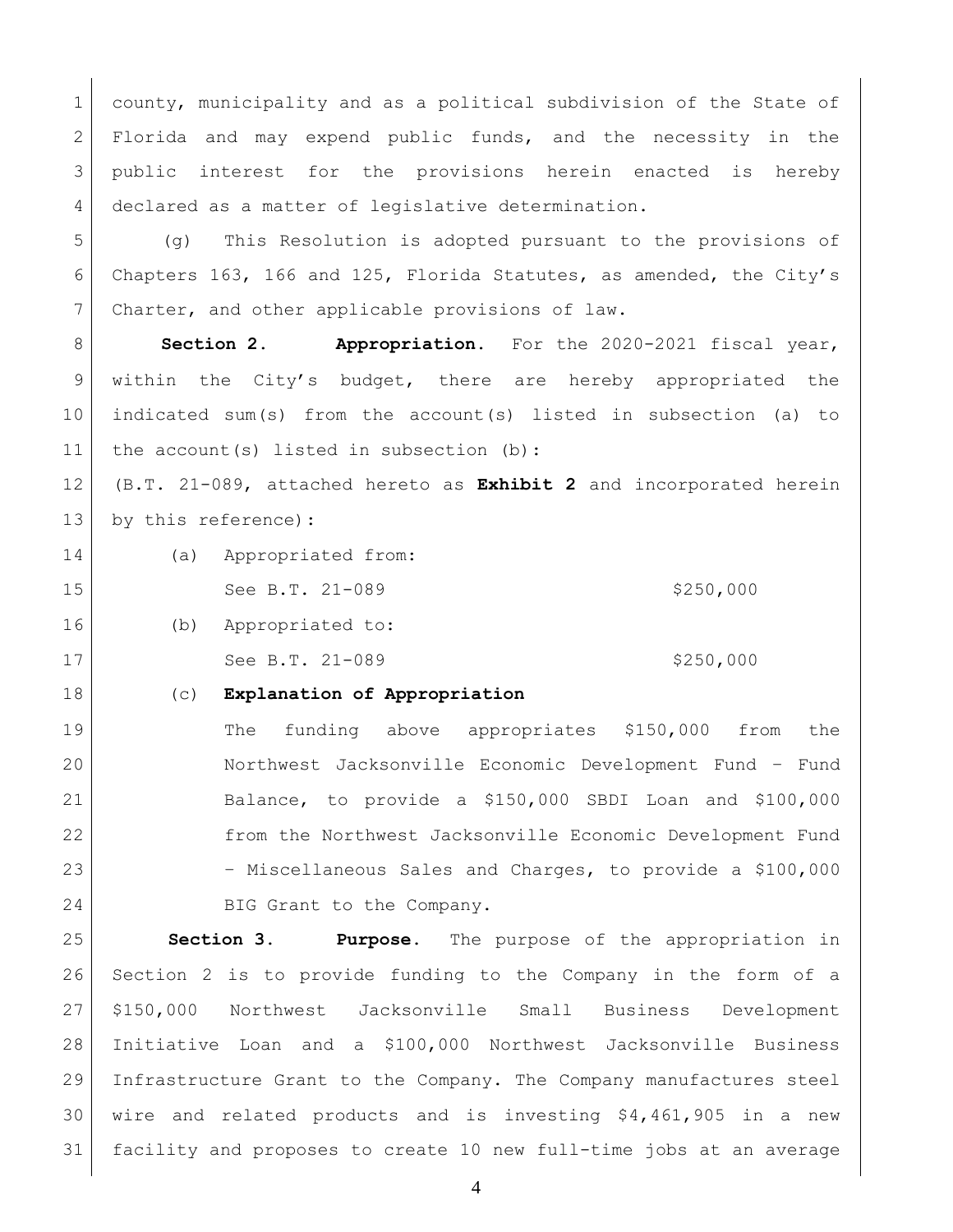wage of \$32,500.00 per year. The NWJEDF Advisory Board recommended City Council's approval of the Company's grant application at its June 15, 2021 meeting.

 **Section 4. Economic Development Agreement Approved.** The Mayor, or his designee, and the Corporation Secretary are hereby 6 authorized to execute and deliver, for and on behalf of the City, the Economic Development Agreement substantially in the form placed **On File** with the Office of Legislative Services. The Economic Development Agreement may include such additions, deletions, and changes as may be reasonable, necessary, and incidental for 11 carrying out the purposes thereof, as may be acceptable to the Mayor or his designee, with such inclusion and acceptance being evidenced by execution of the Economic Development Agreement by the Mayor or his designee. No modification of the Economic Development Agreement may increase the financial obligations or the liability of the City and any such modification shall be technical only and shall be subject to appropriate legal review and approval of the General Counsel or his or her designee and all other appropriate action required by law. "Technical" is herein defined as including, but not limited to, changes in legal descriptions and surveys, descriptions of infrastructure improvements and/or any road project, ingress and egress, easements and rights of way, performance schedules (provided that no performance schedule may be 24 extended for more than one year without City Council approval), design standards, access and site plans which have no financial impact.

 **Section 5. Further Authorizations.** The Mayor, or his designee, and the Corporation Secretary, are hereby authorized to execute the Economic Development Agreement and all other contracts and documents and otherwise take all necessary action in connection therewith and herewith. The Executive Director of the OED, as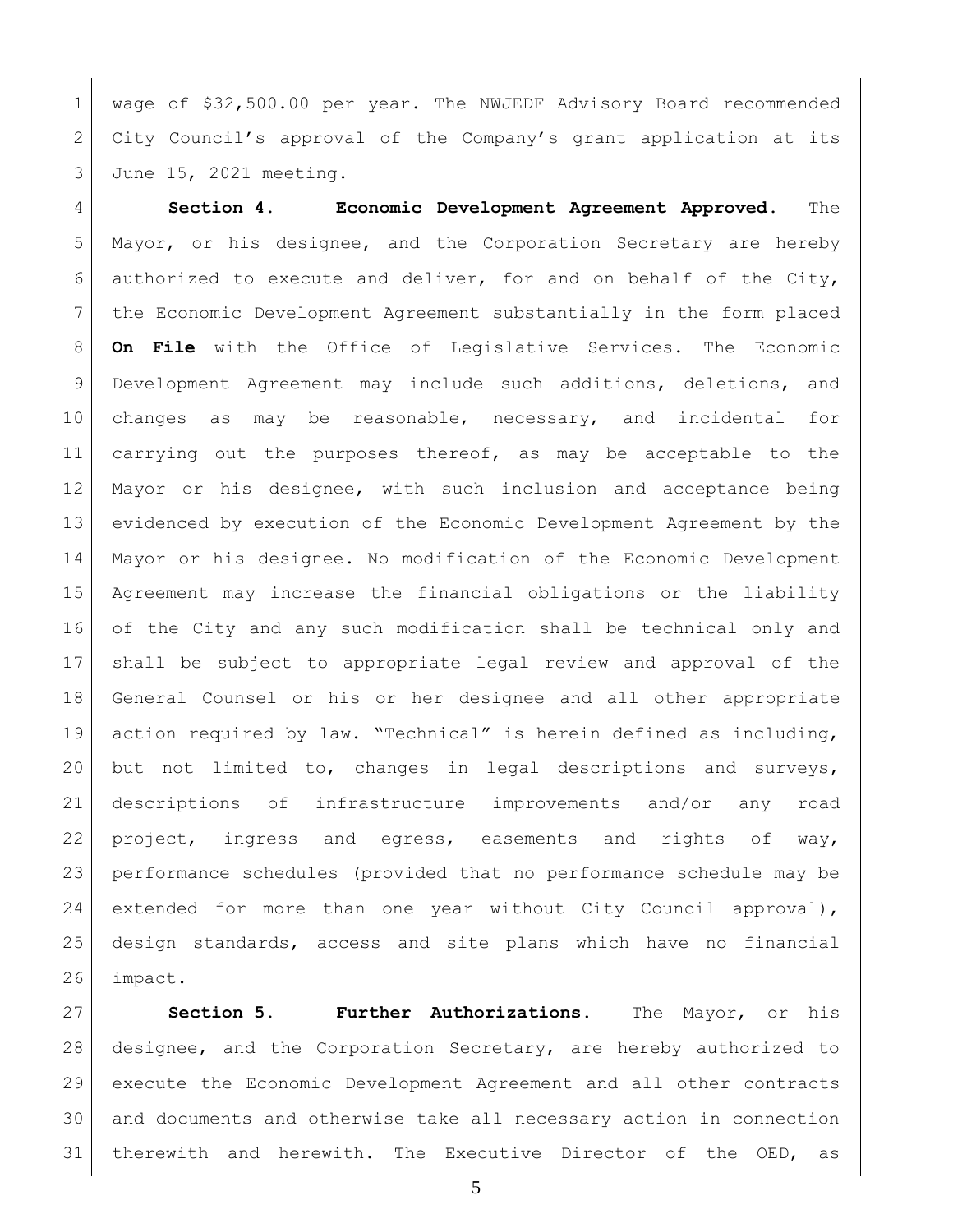1 contract administrator, is authorized to negotiate and execute all necessary changes and amendments to the Economic Development Agreement and other contracts and documents, to effectuate the purposes of this Resolution, without further Council action, provided such changes and amendments are limited to amendments that are technical in nature (as described in Section 4 hereof), and further provided that all such amendments shall be subject to appropriate legal review and approval by the General Counsel, or his or her designee, and all other appropriate official action 10 required by law.

 **Section 6. Oversight Department.** The Office of Economic Development shall oversee the Project described herein.

 **Section 7. Execution of the Economic Development Agreement.** If the Economic Development Agreement approved by this Resolution has not been signed by the Company within ninety (90) days after the OED delivers or mails the unexecuted Economic Development Agreement to the Company for execution, then the City Council approval of the Project and authorization for the Mayor to execute the Economic Development Agreement is automatically revoked, provided however, that the Executive Director of the OED shall have the authority to extend such ninety (90) day period in 22 | writing at his discretion for up to an additional ninety (90) days.

 **Section 8. NWJEDF Guidelines.** This Resolution conforms to the NWJEDF Guidelines adopted by City Council Ordinance 2016- 779-E.

 **Section 9. Public Investment Policy.** This Resolution conforms to the guidelines provided in the Public Investment Policy adopted by City Council Ordinance 2016-382-E, as amended.

 **Section 10. Requesting two reading passage pursuant to Council Rule 3.305.** Two reading passage of this legislation is requested pursuant to Council Rule 3.305.

```
6
```